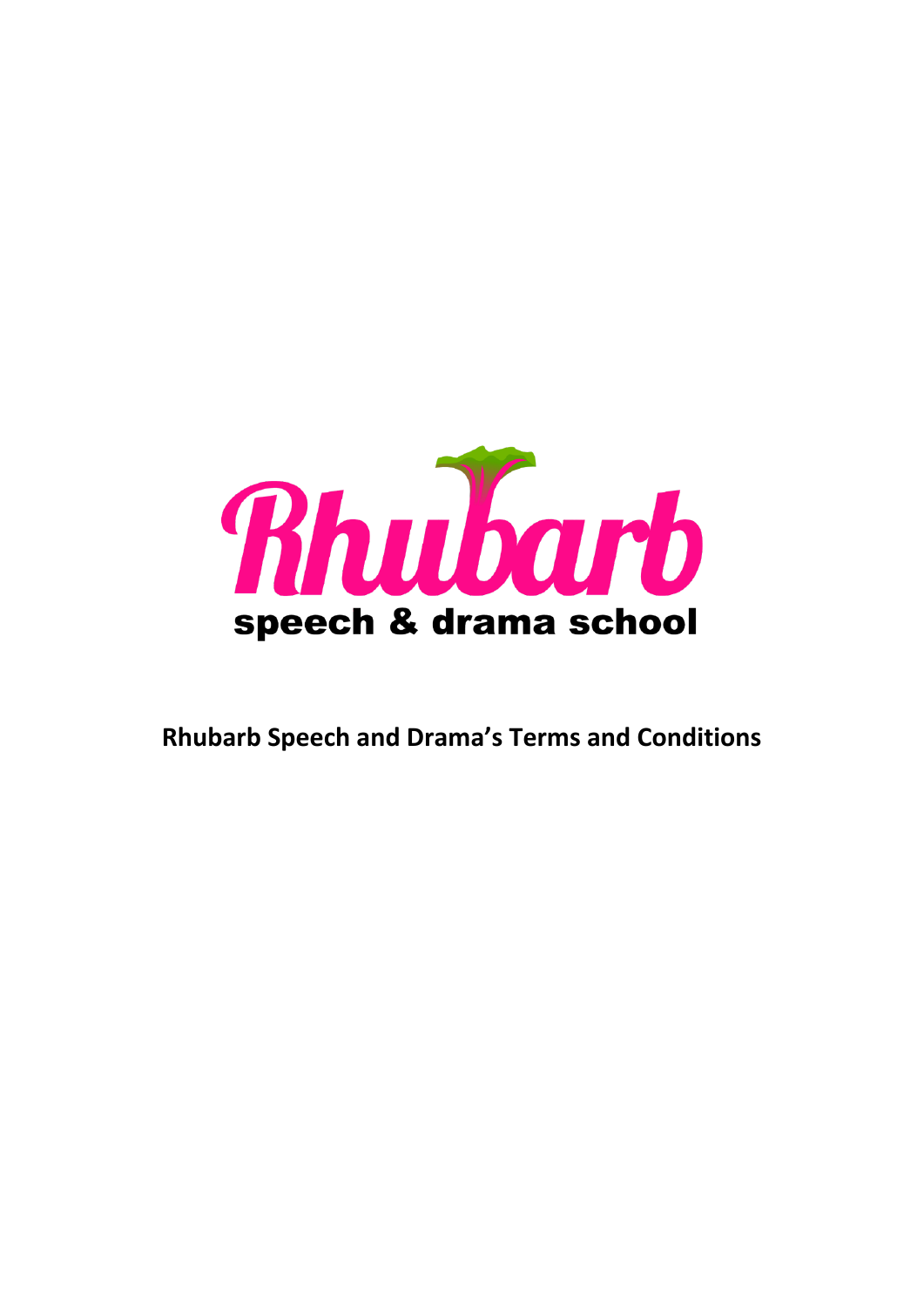# **Class Groupings (Seedlings, Sprouts, Shoots)**

Rhubarb uses our participants age as a way to decide which group is most suitable for that individual. However, every child's development is different, and Rhubarb reserves the right to decide when children move up and into other groups.

Our suggested age groupings are;

**Reception – Year Two** (Seedlings)

**Year Three – Year Five** (Sprouts)

**Year Six and Above** (Shoots)

#### **Lamda Examinations**

Where possible, we enter students into London Academy of Dramatic Art's (LAMDA) examinations once a year. Rehearsing for lAMDA can be intensive, and a break after each set of examinations enables us to ensure that groups are working at the right level and have adequate skills and preparation before they enter their next grades.

LAMDA confirm the exact date and time of examinations ten days before they are due to take place, and not before. When we have received this information from LAMDA, we then contact parents with a timetable containing these details and arrangements.

The groups in which students are entered and the grades they take are at the class teachers' professional recommendation and discretion.

LAMDA is a third party, and consent must be given in order to be able to enter students into examinations, students name, date of birth and Postcode is needed to enter. This consent and information is collected through our current registration forms.

#### **Missed Sessions**

Unfortunately, we cannot refund class fees if a student is ill or absent from sessions. If a session is cancelled due to staff illness or adverse weather conditions, sessions will either be re-arranged in kind, or refunded either directly, or within the next terms fees. If a child decides during a term that they no longer wish to attend sessions, then the remaining sessions of that term will be refunded at the teacher's discretion.

In the event of a class participant being successful in a casting call / audition and advance warning is given to the company director with the dates of sessions that will be missed, the company director reserves the right to be able to offer a reduced term fee if appropriate and if enough notice is given, though this will be done at Rhubarb's discretion.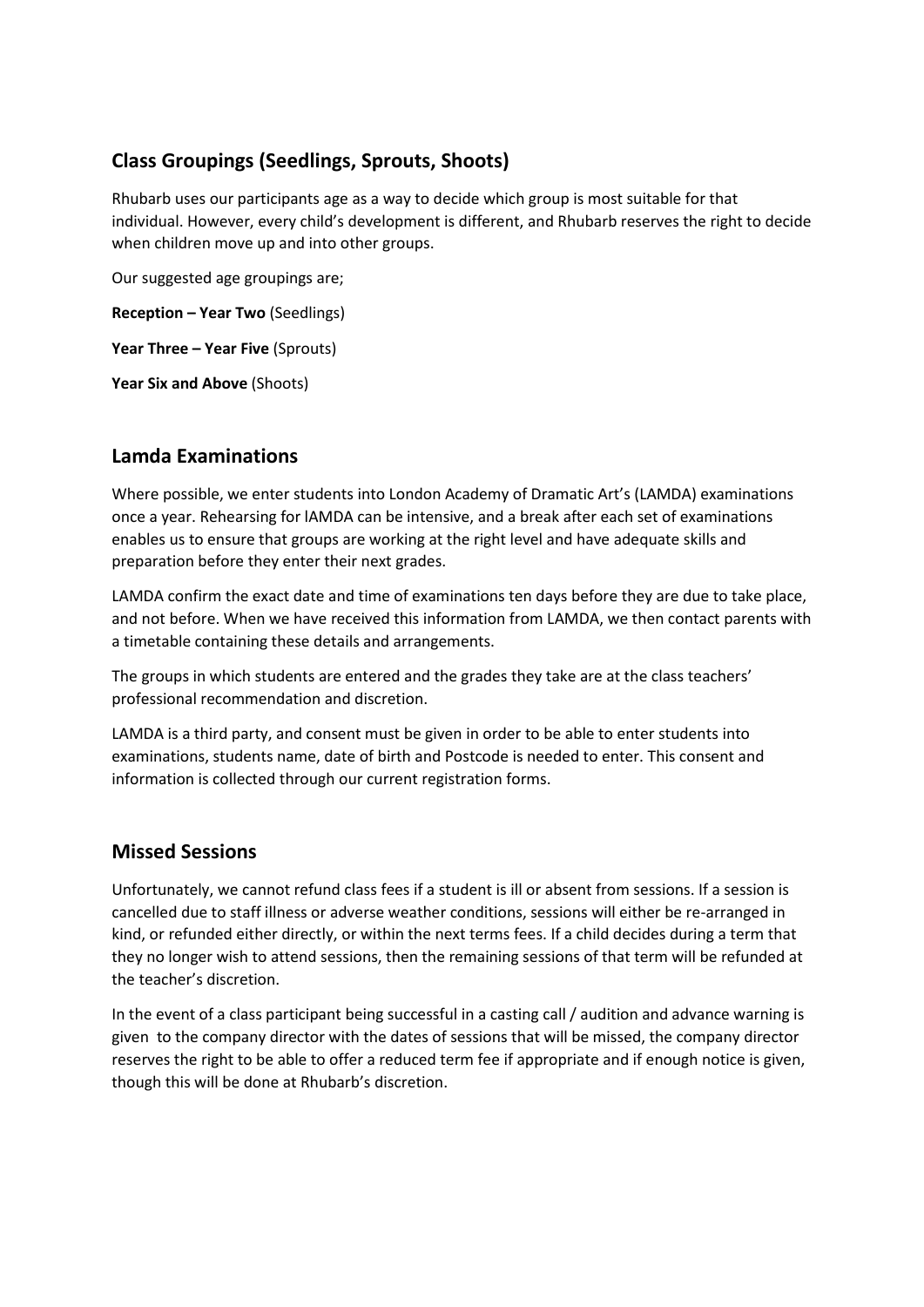# **Registration forms**

We ask that all participants complete a Registration form for emergency contact details, medical information and photo consent.

Due to the nature of the sessions, we regret that any young person without a completed registration form will not be able to participate in the classes.

All information received on registration forms will stay confidential within Rhubarb and we are fully GDRP compliant. Our data protection policy and Child safeguarding policy can be viewed on our website under classes. [www.Rhubarb-Drama.co.uk](http://www.rhubarb-drama.co.uk/)

Emergency contact information and relevant medical information will be brought to Rhubarb classes each week, these will be kept in a closed folder in case it is needed in the event of an emergency.

By signing our registration form you are consenting for us to hold and store your data and the completion of Rhubarb's registration form gives Rhubarb permission to contact the person in question regarding classes and services. You can unsubscribe from this at any point by emailing: Charlotte@rhubarb-drama.co.uk.

# **Class/term Fees**

Class fees are set at £100.00 a term for Seedlings and £150.00 a term for Sprouts and Shoots. A sibling discount is offered to siblings at a fixed rate of £225.00 (for any mix of Sprouts and Shoots Participants) it is slightly cheaper if both siblings are in Seedlings £175.00.

Terms vary between 11-13 weeks, these even out over the course of the year.

Term Fees are collected Three Times a year; January, May and September.

### **Payment of Term Fees**

Payment of term fees are required before the start of each term. Reminders of term fees are sent termly in both newsletter and electronic invoicing. Failure to pay class fees will result in students not being entered into LAMDA examinations and Rhubarb reserve the right to remove participants from classes until the fees are paid.

Notice of removal of sessions will be given via email/text/phone call where possible beforehand. Extenuating circumstances should be discussed with company director Charlotte.

### **Process of Removing Participants from Sessions**

**Failure to Pay by set Date** – A casual reminder email/invoice will be sent, if appropriate a new payment deadline will be set.

**If this deadline Is not then met** – A second reminder will be sent with warning of removal from sessions if payment is not received by a set date.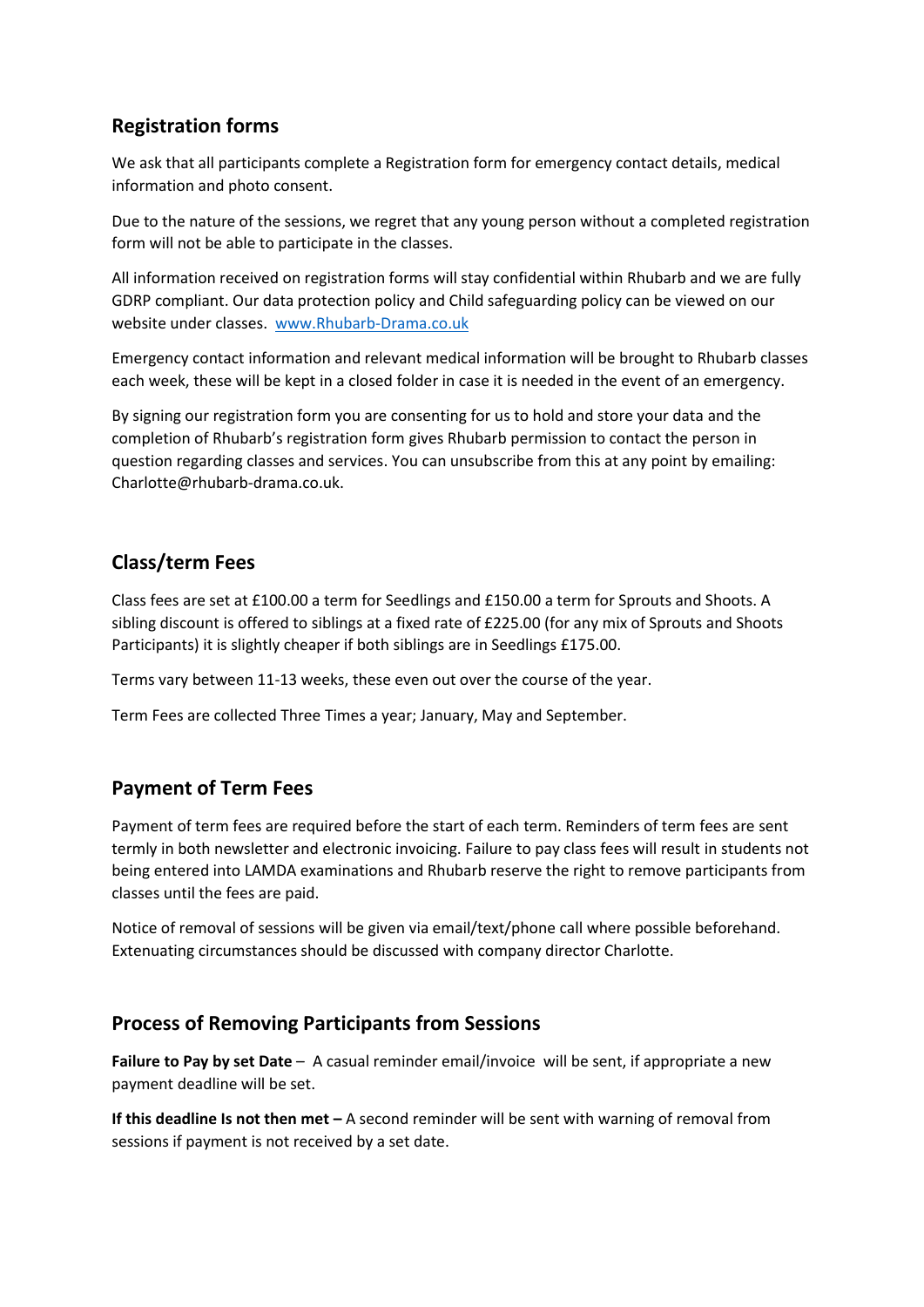**If the final deadline is not then met** – A notice will be given of removal of sessions until the term fees are received.

### **First Aid**

Rhubarb is committed to keeping our young people safe in sessions and ensures that at least one member of Rhubarb staff in each session is trained and has a relevant qualification in Paediatric First Aid. A first aid box will always be available and will be bought to sessions by the company director.

In the event of a medical emergency, Rhubarb reserve the right to use their judgement to call Medical Professionals; Doctors, Ambulances etc if appropriate. In the event of an emergency an attempt will be made as soon as possible to contact the Parent / Guardian of the affected individual to notify them of the medical emergency.

# **Staff – ratios and CRB/DBS checks.**

In line with Child protection policies. Rhubarb always operates within the recommended staff to child ratios. All paid staff hold DBS checks and are fully briefed on Child Protection procedures.

### **Mobile Phones**

Rhubarb has a no-phone policy in sessions. We understand that students may need to carry a phone with them but ask that it remains in bags / coat pockets until the end of session. If a child is seen with a phone in sessions, they will be reminded of our no phone policy and they are asked to put it away, the second step would then be for staff to ask the student to place the phone in the 'phone box' to keep it safe, and it can be collected at the end of session

### **Behaviour of Participants**

All Rhubarb staff are briefed on behaviour management and have previous experience of working with Children and Young people.

However, in the rare event of a child being deemed a danger to themselves/or to others they will be asked to leave the session and a phone call will be made to collect them. However, we try to deal with any issues that arise in the space of the sessions and encourage both participants and parents to talk to us if they have any concerns.

If a student has made some bad choices in session, but it is deemed by staff that it can be dealt with in session, and that the child could benefit from disciplinary measures. Then the following will be implemented.

Verbal Warning – the child will be made aware of their behaviour and why it is not appropriate, they will be reminded of the action that we will take if they continue.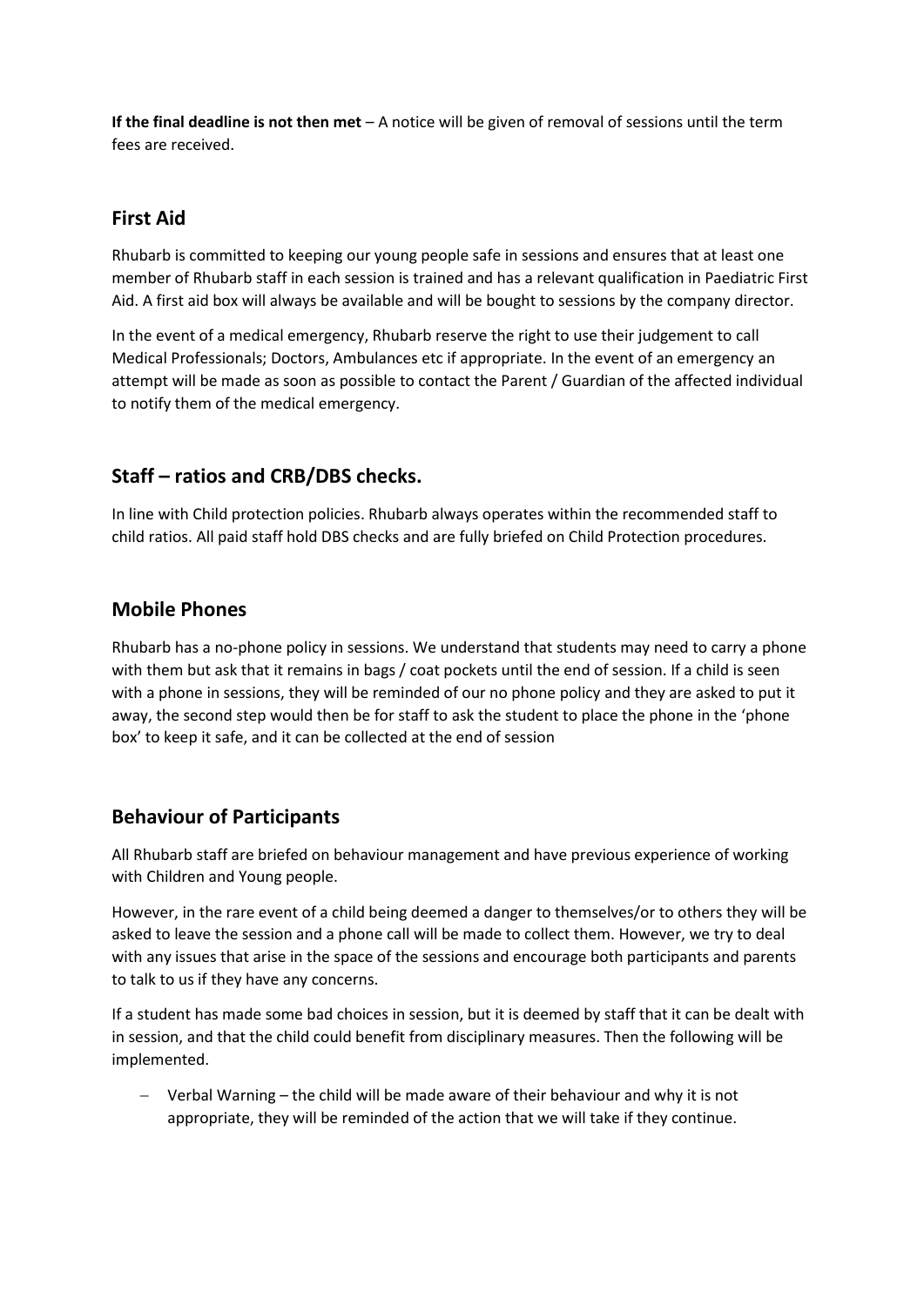- − Time away, the student will then be removed from the situation and will be asked to sit at the side and reflect upon their actions, staff will gage an appropriate length of time to be removed from activities, and staff will gently remind the student of our expectations before being allowed to re-join activities. The child will be reminded that this is their final warning.
- − If behaviour continues after two warnings, then a phone call will be made home for the parent / carer to come and collect the child.
- − If deemed appropriate and with agreement from parents, it will be recommended that the child in question then misses a week of class to be able to reflect upon their actions.

### **Anti-Bullying Policy**

We pride ourselves on our classes being an inclusive provision, that is safe for all students that attend our classes. We therefore have a Zero-tolerance policy on bullying of any kind.

Bullying Is defined as behaviour by an individual or group, repeated over time, that intentionally hurts another individual or group either physically or emotionally. This can be done in Physically, emotionally, in session, out of session, online or other.

This includes doing anything that makes an individual feel unsafe or unwelcome in sessions.

All Rhubarb students have the right to enjoy their time with us free of bullying and harassment. Anyone who feels bullied or intimidated has the right to expect that staff with listen to and act promptly and sensitively to deal with the problem.

We understand that our classes are a weekend provision, and that students may know each other outside of sessions, we therefore ask to be made aware of any incidents between students that may bleed into sessions, so we can take appropriate measures. Including incidents which occur inside /outside of school hours.

If a suspected case of bullying is bought to our attention, we will take a number of steps;

Staff will try to determine if this is a one-off incident, or a repeated act that has happened more than once / or is likely to happen again. If appropriate we will speak with students involved and their parents to aid with this matter.

#### One off Event

If it is deemed that it was a one-off event, and preventative steps can be taken to ensure that it cannot happen again, the child in question will be issued with a warning. Staff will ensure that the student is aware of their actions, and how they could be deemed as being inappropriate or bullying behaviour.

In sessions we will then implement the following;

- − Reminding students of our Zero tolerance Anti Bullying Policy.
- − Separation, keeping the students in question apart from each other when breaking off into group work.
- − Checking in with parties involved to ensure that they feel it is being dealt with.